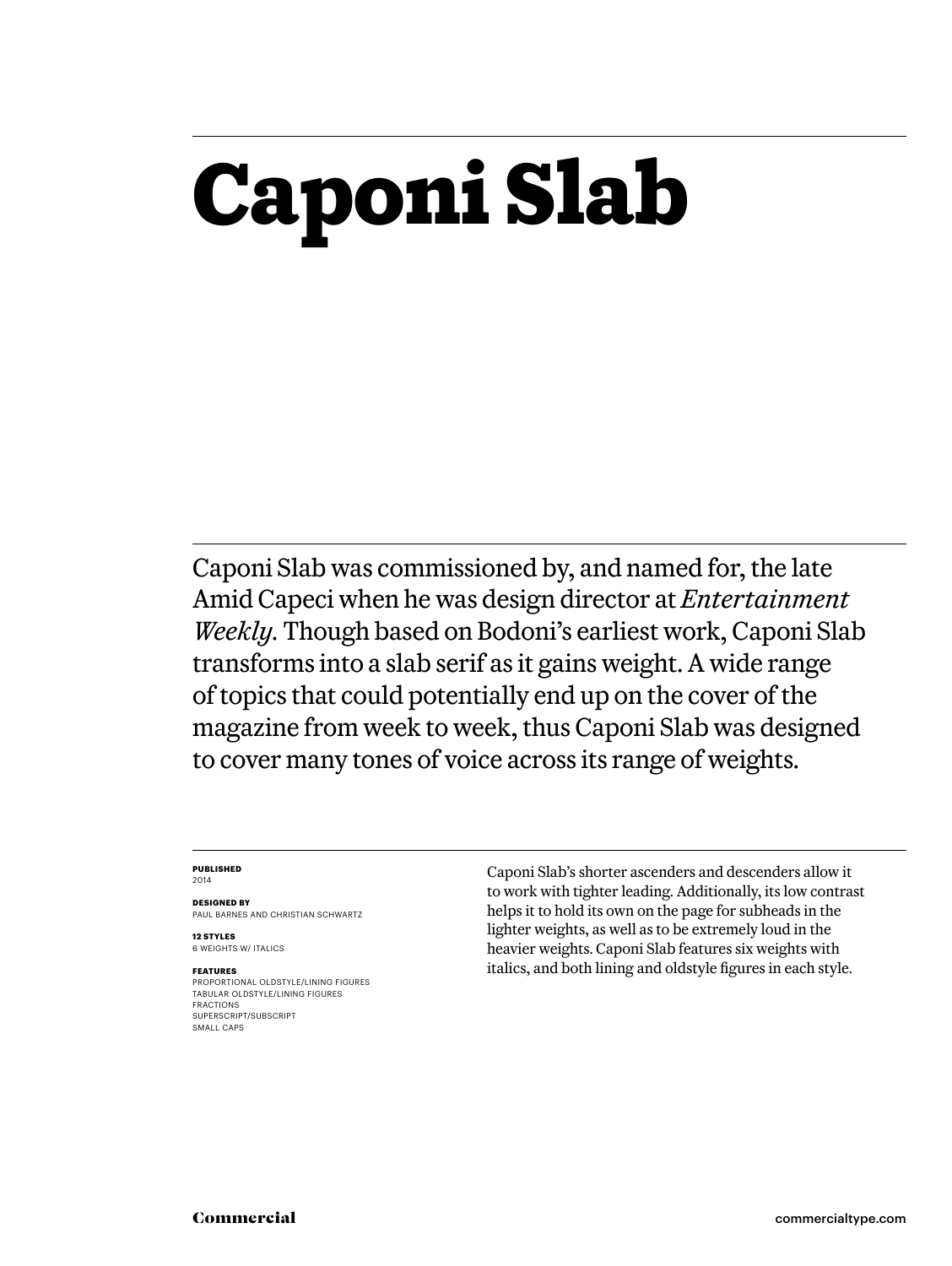Caponi Slab Regular *Caponi Slab Regular Italic* Caponi Slab Regular No. 2 *Caponi Slab Regular No. 2 Italic* Caponi Slab Medium *Caponi Slab Medium Italic* **Caponi Slab Semibold** *Caponi Slab Semibold Italic* **Caponi Slab Bold** *Caponi Slab Bold Italic* Caponi Slab Black *Caponi Slab Black Italic*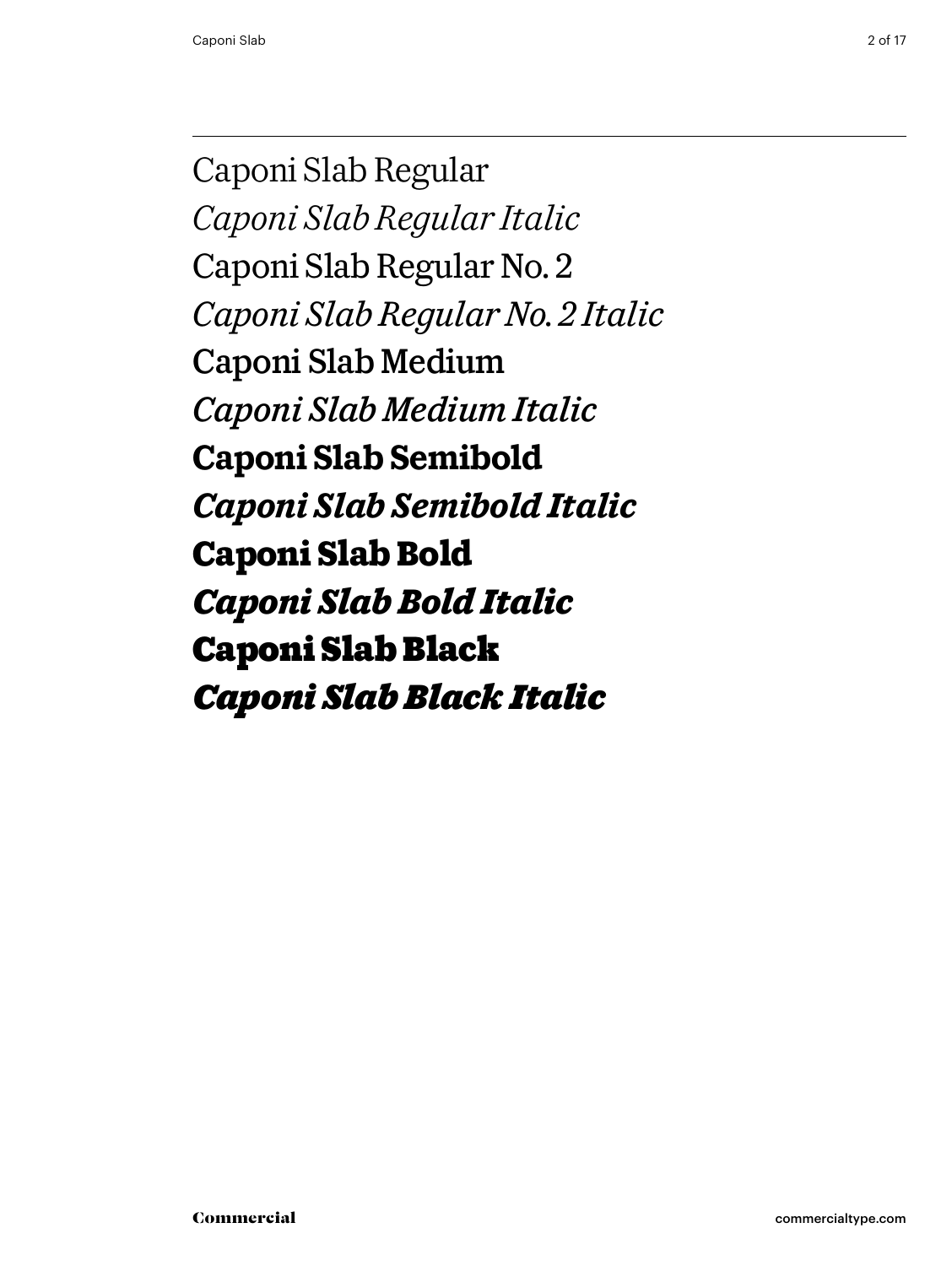## TRANSLATION Naturvetenskap CAPONI SI AB REGUI AR, 70 PT

# *przyciągając Wolverhampton*

Caponi Slab Regular Italic, 70 Pt [alternate w v]

# DRUMCRAUVE Transdominion

Caponi Slab Regular No. 2, 70 Pt

## *ezoteryczny Microscopiques* CAPONI SI AB REGULAR NO. 2 ITALIC, 70 PT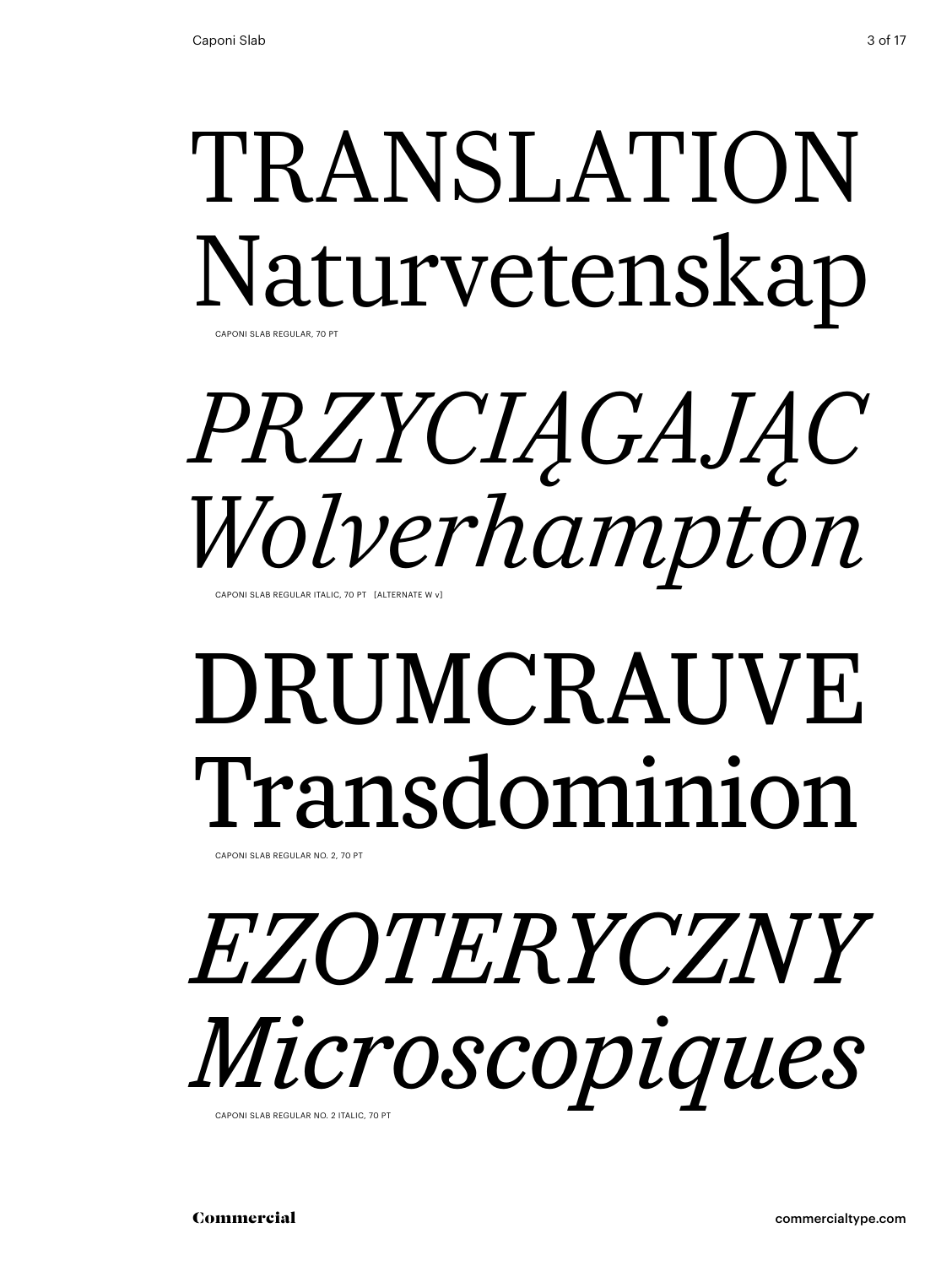## MAURITSHUIS Etkileşimlerini Caponi Slab Medium, 70 Pt

## *Vexillology Kompożizzjoni* Caponi Slab Medium Italic, 70 Pt

## **colchester Hauptsächlich** CAPONI SLAB SEMIBOLD, 70 PT

*horlogères Manifestações* CAPONI SLAB SEMIBOLD ITALIC, 70 P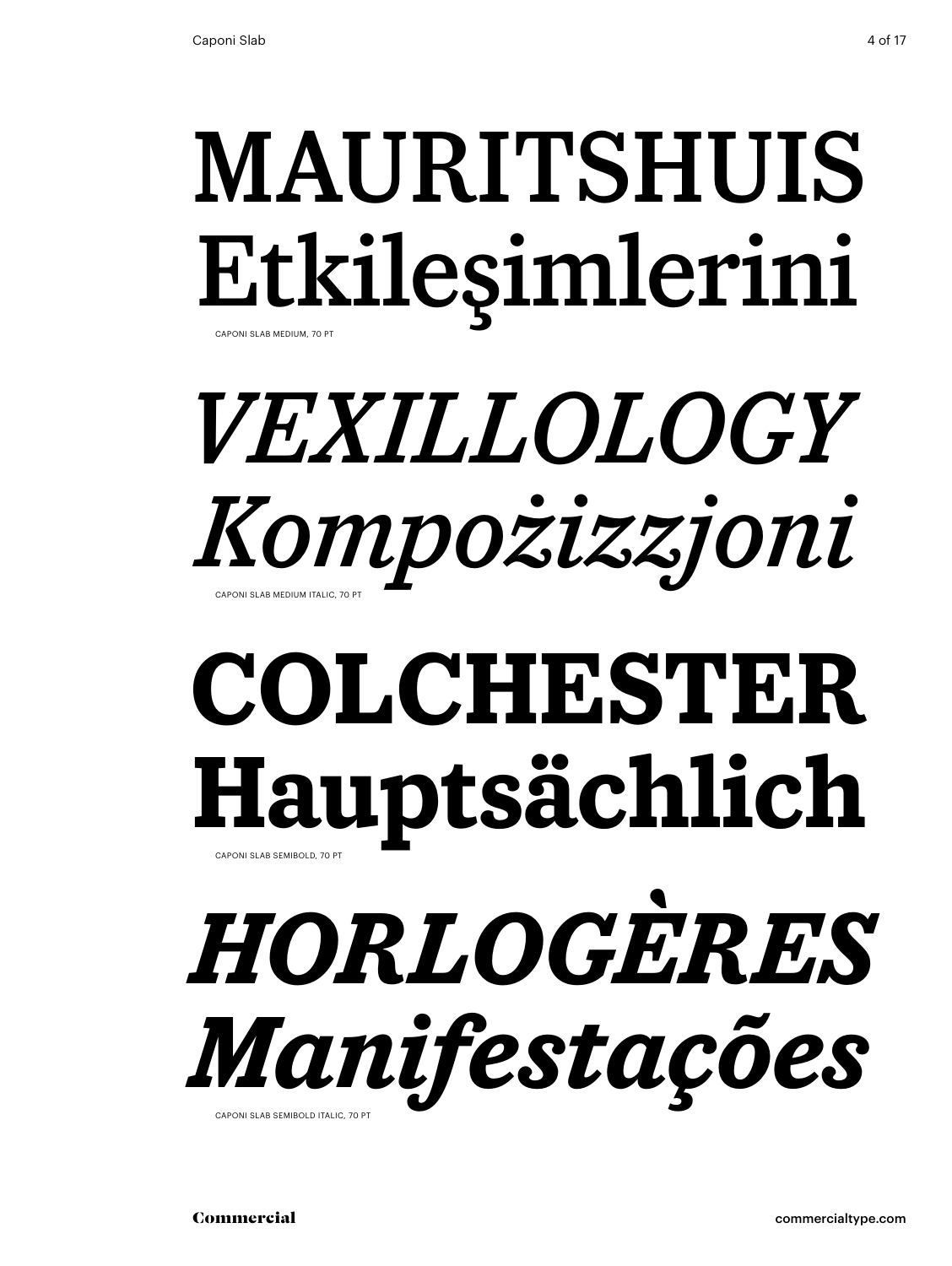Caponi Slab bold, 70 Pt

# **uczęszczał Grebenstraße**



# Déménager Intervención

Caponi Slab black, 70 Pt

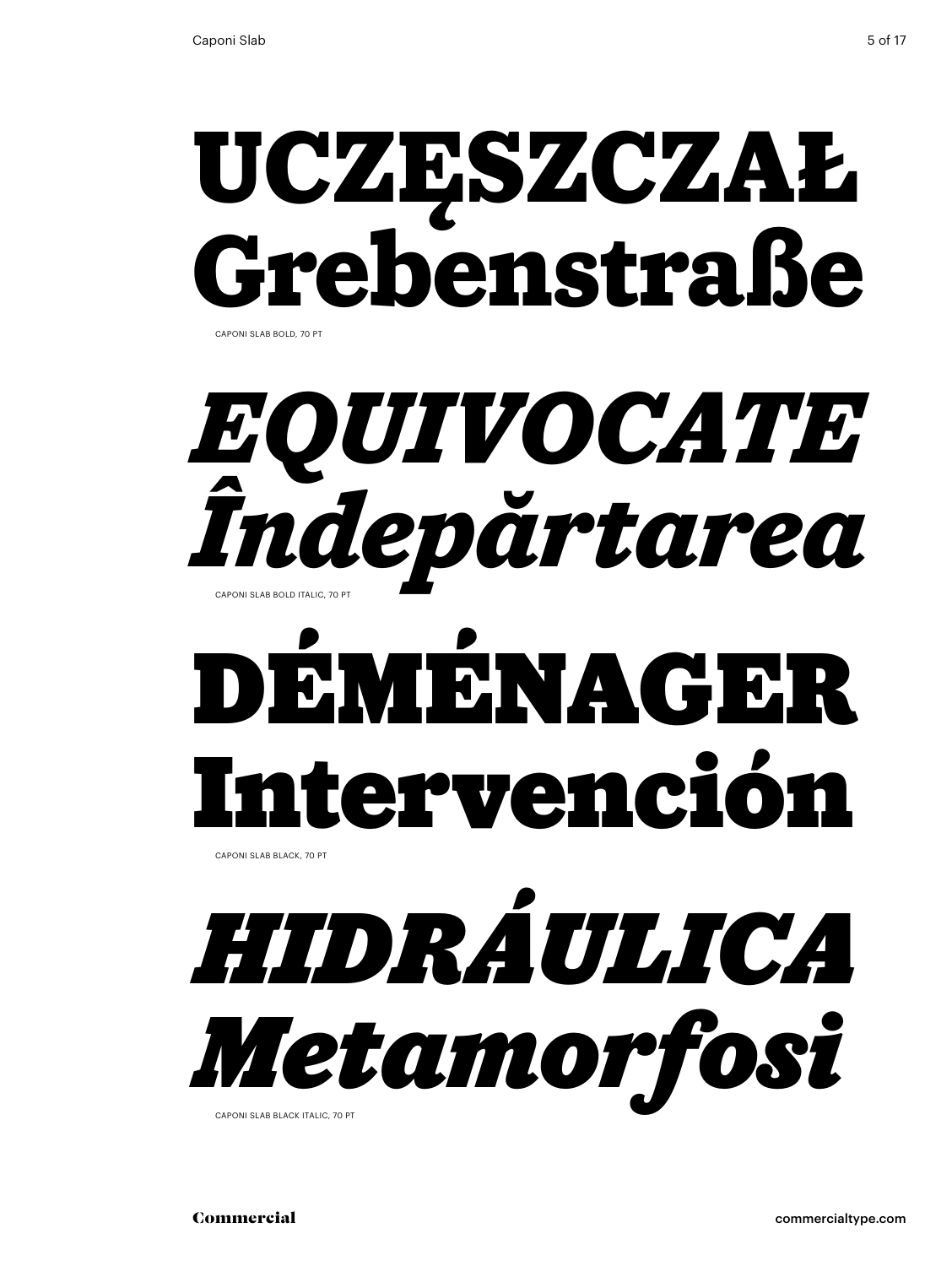## Livres grands Iota et Oméga PSEUDOINTRODUCTIONS La troika certifica en Bolivia

Caponi Slab Regular, 40 Pt

*Dialectique est préparation Mekânlarda harekete An Experiential Oscillation* CAPONI SLAB REGULAR ITALIC, 40 P

## Die 71-jährige Konstrukteur coltrane conception Electronic Fabric Company

Caponi Slab Regular No. 2, 40 Pt

*Malarstwa metafizycznego stanowisko osadnicze Terrific Torontian Thought*

CAPONI SLAB REGULAR NO. 2 ITALIC, 40 PT [ALTERNATE v w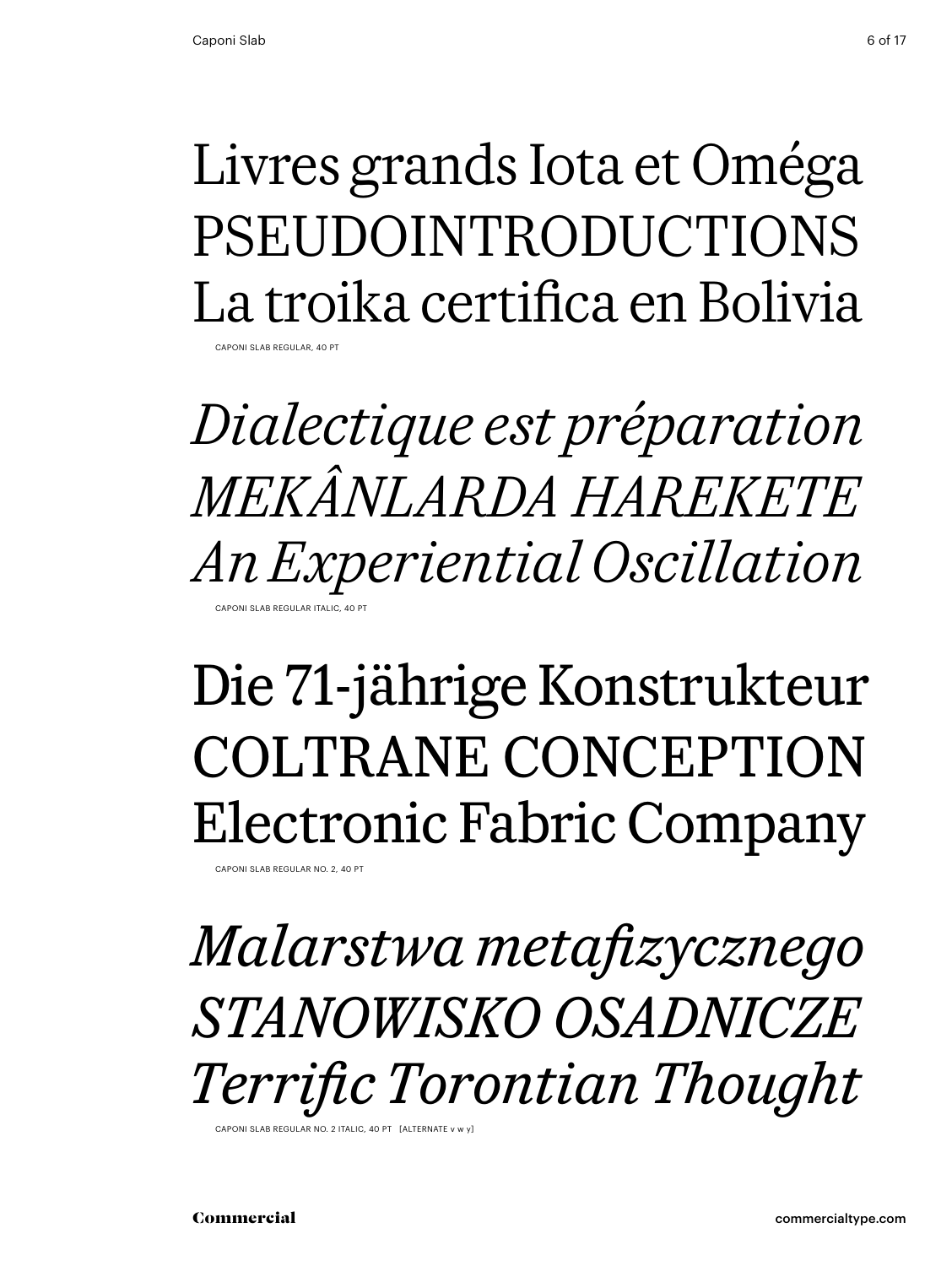## Hyper-realistic renderings Intracellulærvæske Guideline für Informanten

Caponi Slab Medium, 40 Pt

*Semiológica extrapolação dimensional variants Middelen van Overtuiging* Caponi Slab Medium Italic, 40 Pt

## **Give Your Brain a Holiday Une œuvre concrète Er nokkuð sem við höfum**

Caponi Slab semibold, 40 Pt

*La jurisdicción exclusiva Neolithic Gumelniţa Our Timely Obsolescence* 

CAPONI SLAB SEMIBOLD ITALIC, 40 PT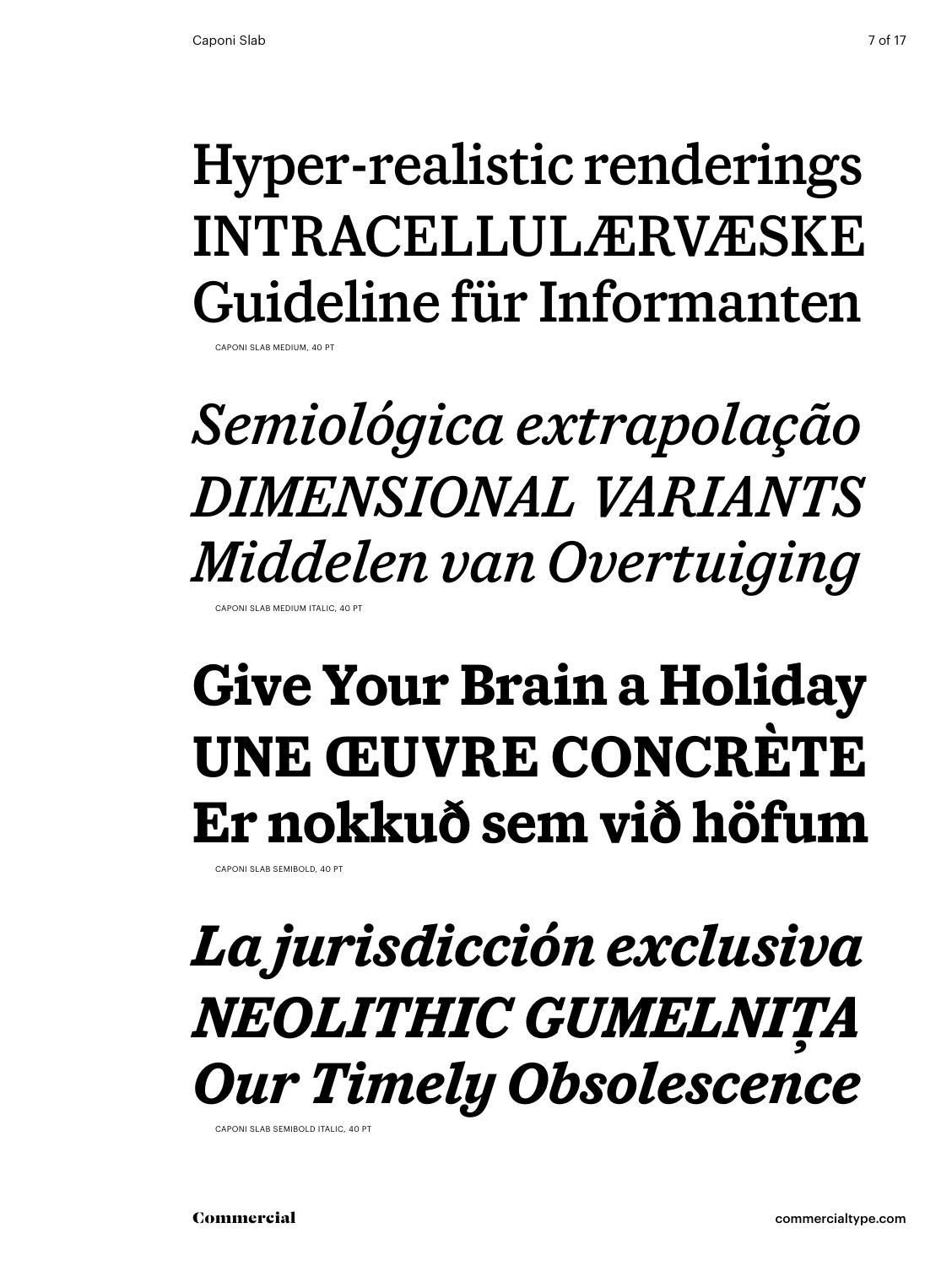## **Doesburg und Mondrian thirty-one villages Supernumerary Clauses** APONI SLAB BOLD, 40 PT

## *Linguagens harmônicas Blå, rød og gul samt Intracellular attraction*

Caponi Slab bold italic, 40 Pt

## Au cœur de Los Angeles PACKS A SONIC PUNCH Farbe-an-sich-Kontrast

Caponi Slab black, 40 Pt

## *På flera språk används interstitial spaces Apresentação de temas* CAPONI SI AB BLACK ITALIC, 40 PT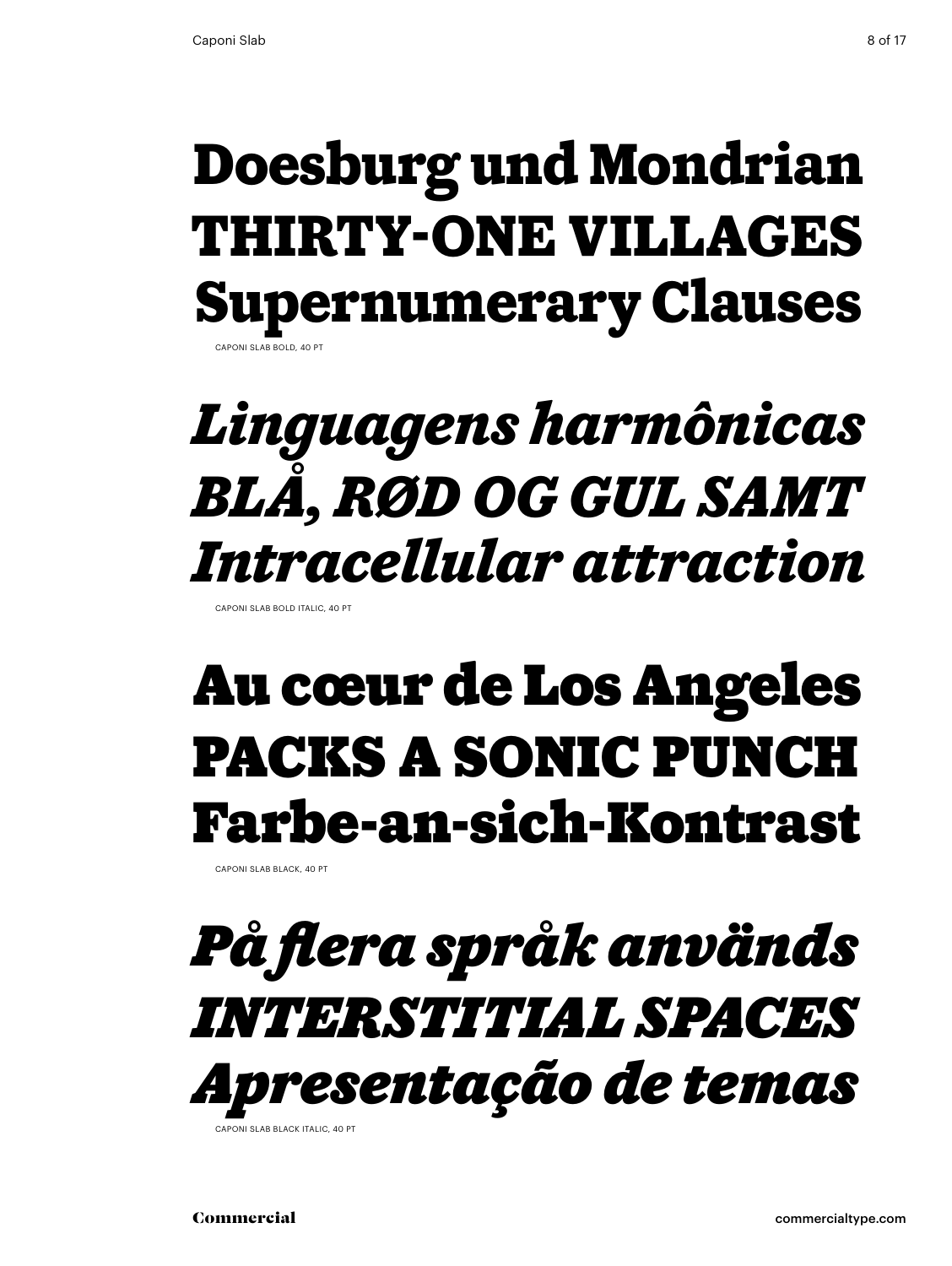They are always below wonderment Na kolekcję składa się ponad 51100 eksponatów *La colección de obra gráfica incluye Uma representação da interpretação humana*

Caponi Slab Regular, italic, 24 Pt [oldstyle figures]

dostarczył nowych katalitycznych Elektronische Heizungsregler an Heizkörpern *The Johnson Wax Headquarters Have Bulles de gaz émergeant lentement d'un petit*

Caponi Slab Regular No. 2, Italic No. 2, 24 Pt [alternate w]

persuasive oracular mystification Il libro ripercorre in 1,047 pagine l'avventura *Cuando llevaban 12 horas en la nave Soporific Syntax & Mastodonian Metaphors*

Caponi Slab medium, medium italic, 24 Pt [oldstyle figures, alternate 0 1]

**Lebensmittelprüfer untersuchen The cross-cultural implications of thought** *Europese schilderkunst van de 19e Deze evocatie van dag en nacht lijkt me de*

Caponi Slab Semibold, Semibold italic, 24 Pt [alternate g v]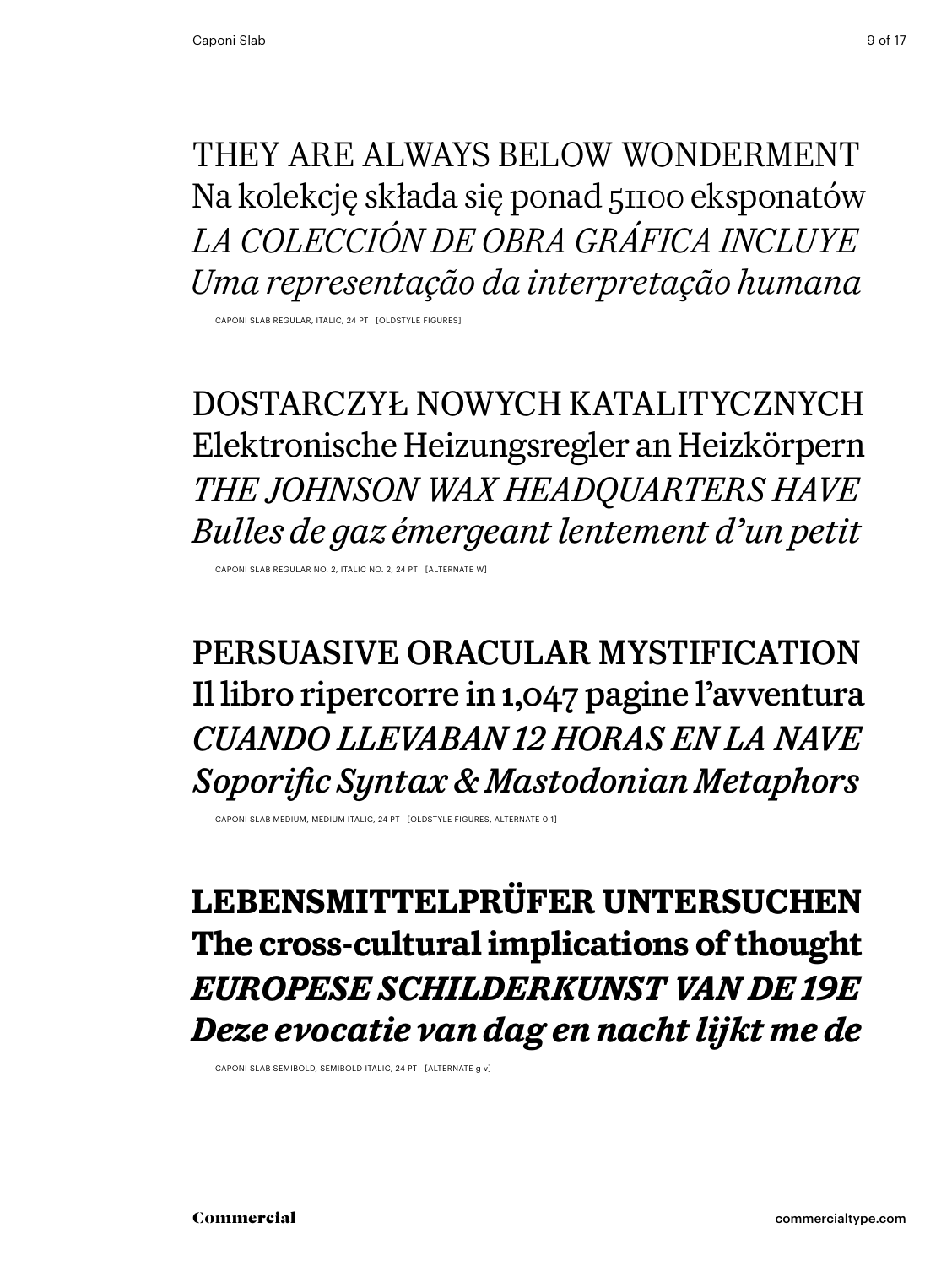### **annual compensation of €3,459,171 A fixação de placas metálicas esmaltadas** *Ég gat ekki skorast undan því með Essi conservano volutamente un aspetto*

Caponi Slab bold, bold italic, 24 Pt [alternate 4 7]

## Solidement implanté à La Vallée En particulier, la dernière salle montre *very sizable limited engagement Mean elevations of nearly 6,700 meters*

Caponi Slab black, black italic, 24 Pt [oldstyle figures, alternate v y]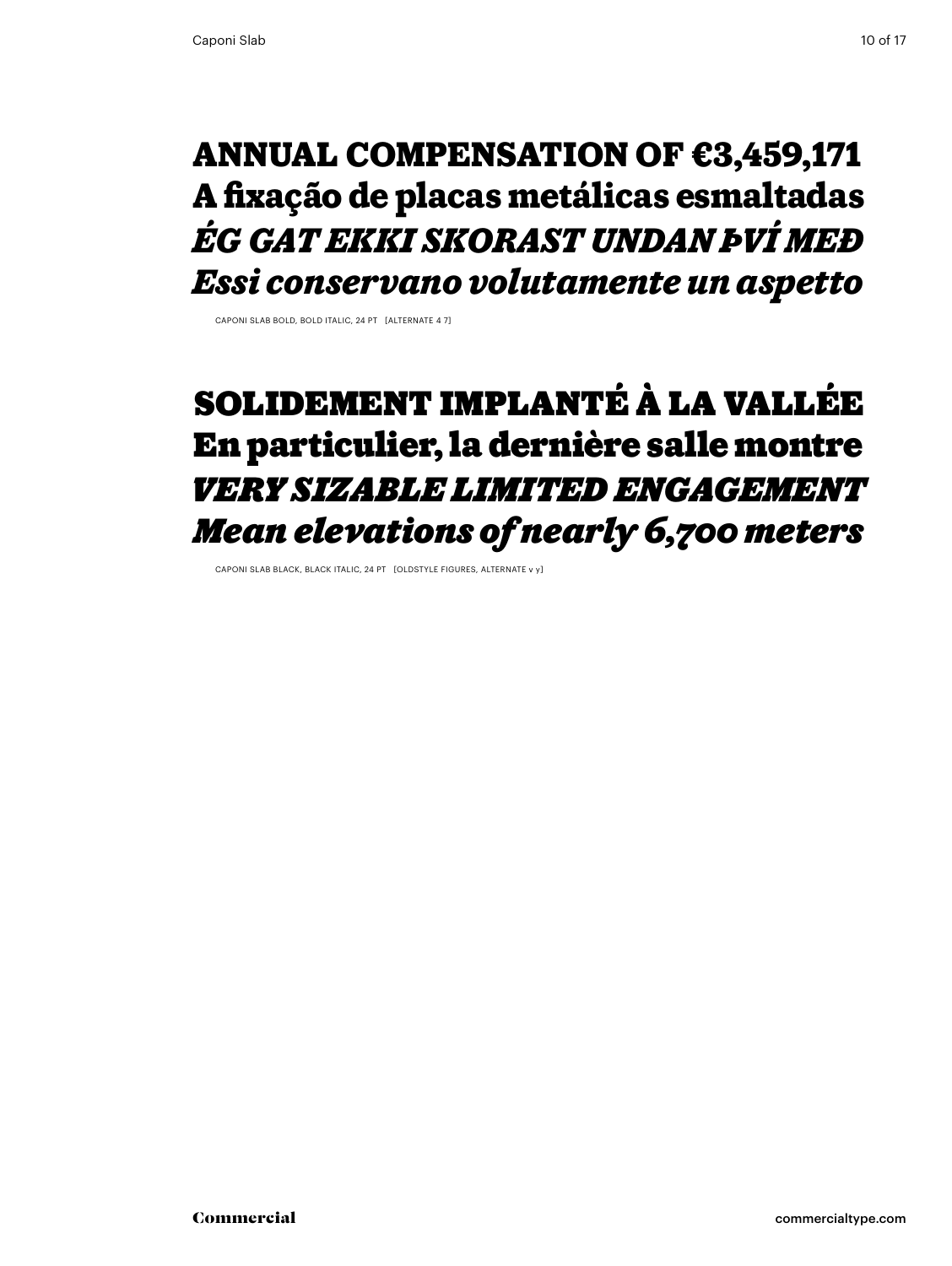Cucina molecolare? Molto meglio la carbonara L'éthique générale établit les critères pour agir librement dans *Staden är anlagd på den jämna strandslätten, den förmögna*

Caponi Slab Regular, italic, 18 Pt

Viața publică în ambele orașe-stat se desfășura Se formó una cadena humana para sacar todas las cartas y los *Wherein 9.4 × 1023 protons in a given sample were bombarded* Caponi Slab Regular No. 2, Italic No. 2, 18 Pt [alternate w g v w y 4]

for 2013 mahlkönig claimed over ¥56.71 trillion Wspomniała również chwile, które spędziła w towarzystwie *Ifølge Aristoteles er en taler troværdig hvis han er vidende*

Caponi Slab Medium, Medium italic, 18 Pt

**Die Form der Glyphe eines Antiqua-Eszett gab Under 100-talet uppstod två separata författarkretslopp** *Twee logische beelden worden in het schilderij verenigd*

Caponi Slab Semibold, Semibold italic, 18 Pt

**Estas afirmações podem parecer esotéricas Numerious such "indications" are manifestly effective** *Für 2000 sollte diese geringfügig auf 7 Millionen Euro*

Caponi Slab bold, bold italic, 18 Pt

### In 1968 the ice-o-matic splashed the market Þjóðaratkvæðagreiðsla var haldin í Króatíu í dag um *Entre el 23 y el 71.1% de todas las proteínas celulares*

Caponi Slab black, Black italic, 18 Pt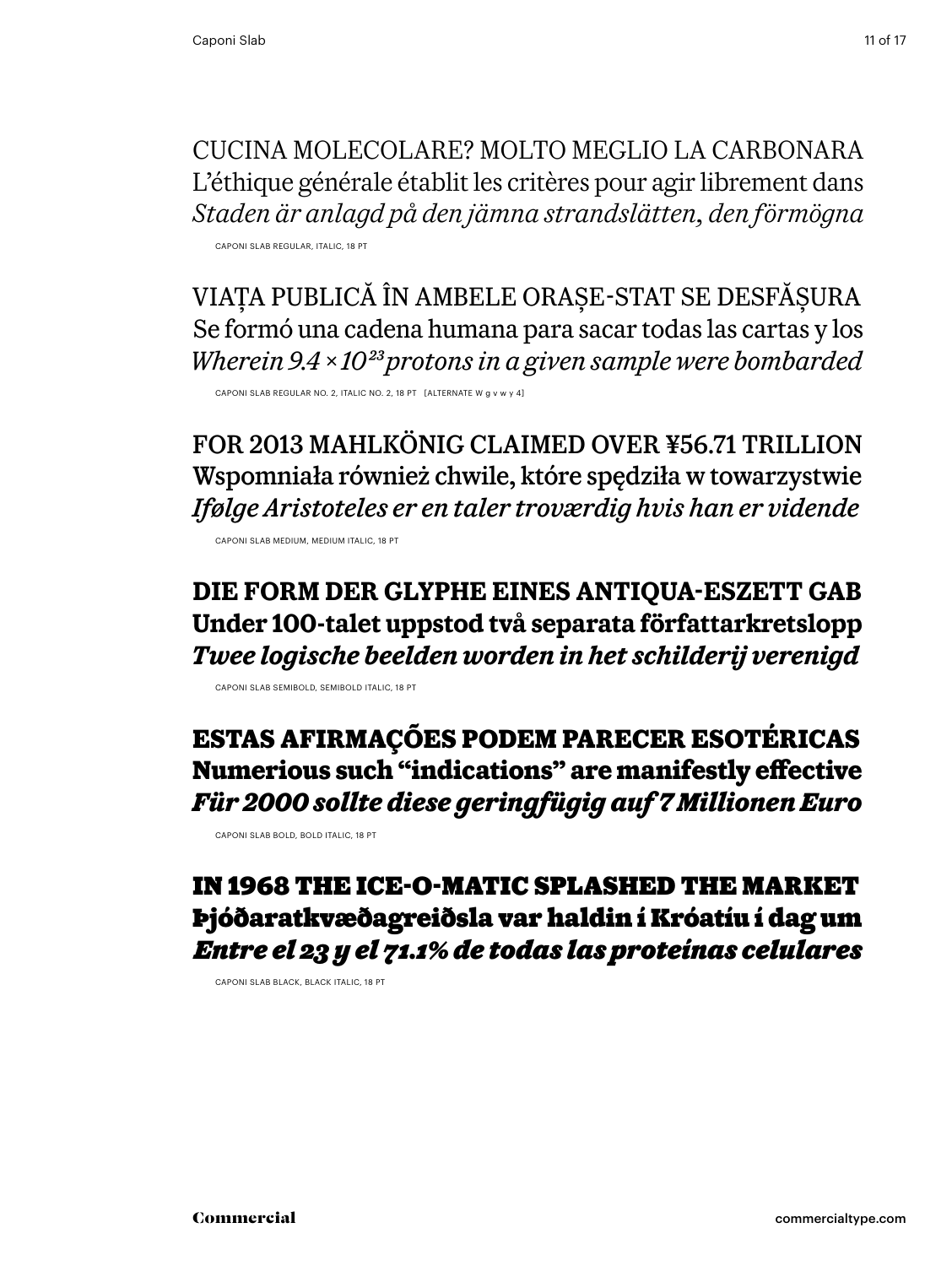# Phenomenological

Caponi Slab Regular, 60 Pt

# Instituționalizarea

Caponi Slab Regular No. 2, 60 Pt

# Verzelfstandiging

Caponi Slab Medium, 60 Pt

# **Pārstāvniecībām**

Caponi Slab Semibold, 60 Pt

# **Fonémicamente**

Caponi Slab bold, 60 Pt

# Zamieszkującej

Caponi Slab black, 60 Pt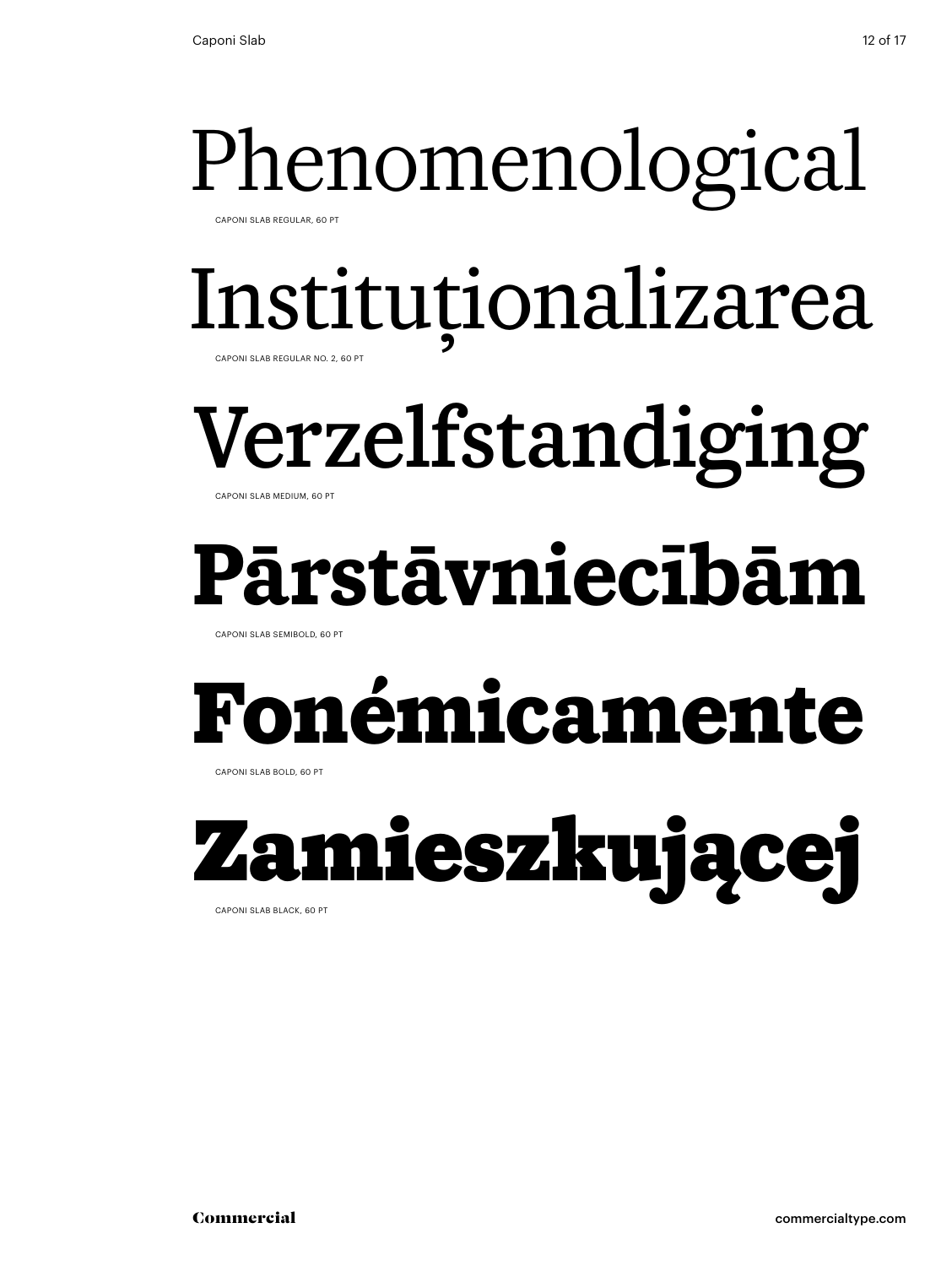*Außerplanmäßige* Caponi Slab Regular Italic, 60 Pt



*Thermodynamics*

Caponi Slab Medium Italic, 60 Pt [alternate y]



Caponi Slab Semibold italic, 60 Pt



Caponi Slab bold italic, 60 Pt



Caponi Slab black italic, 60 Pt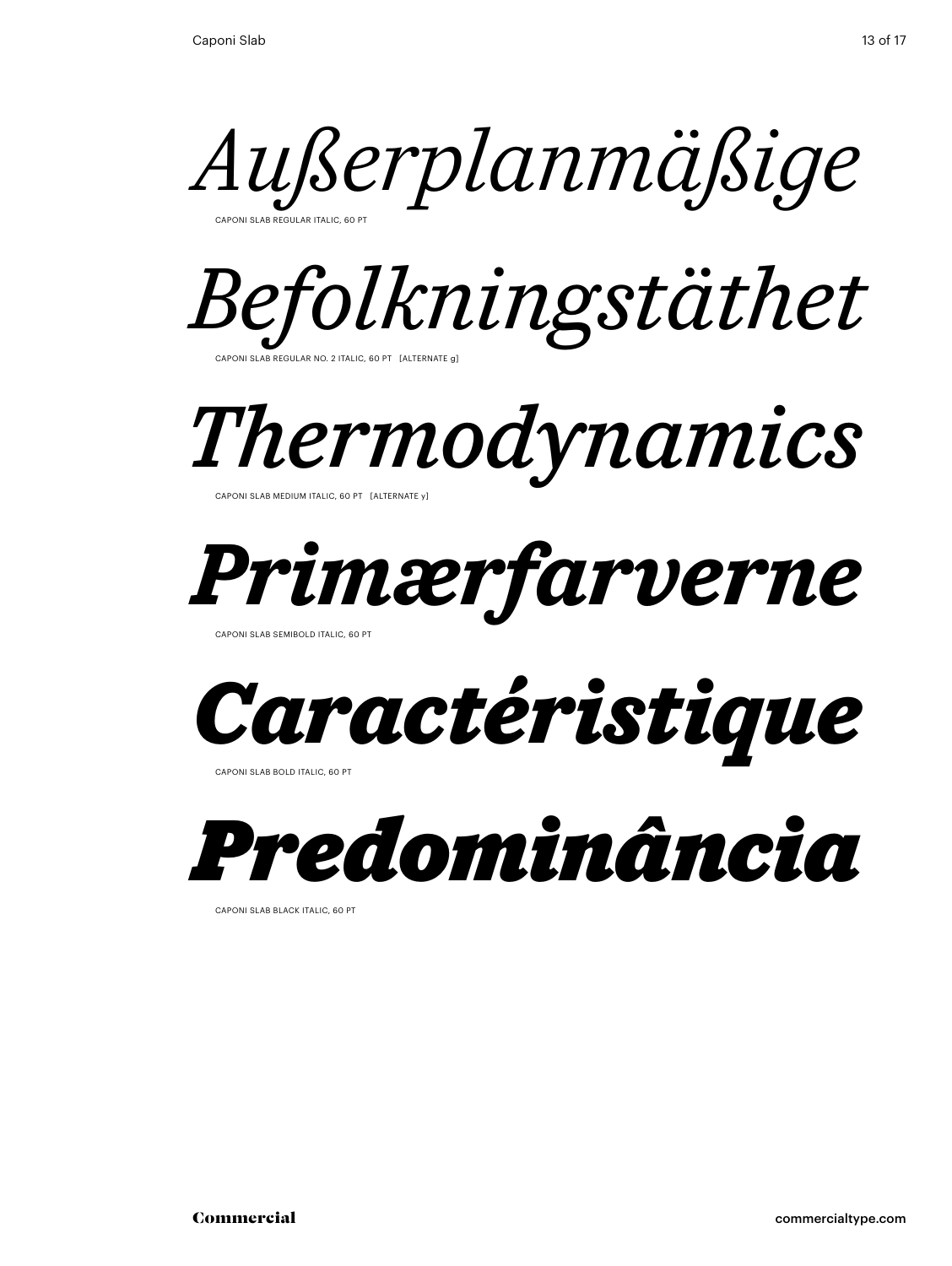| UPPERCASE                                           | ABCDEFGHIJKLMNOPQRSTUVWXYZ                                                                                                                                           |  |  |  |  |  |
|-----------------------------------------------------|----------------------------------------------------------------------------------------------------------------------------------------------------------------------|--|--|--|--|--|
| LOWERCASE                                           | abcdefghijklmnopqrstuvwxyz                                                                                                                                           |  |  |  |  |  |
| STANDARD PUNCTUATION                                | $[1:\,2^2,\,:\,:\,:\,:---()$ $[3]/\&*@""``\cdots, \,:\,:\,*\,\circ\,\mathsf{S}\cdot\mathsf{B}^{\dagger}$ $\uparrow\downarrow\mathbb{C}\oplus\mathbb{R}^{\mathbb{N}}$ |  |  |  |  |  |
| ALL CAP PUNCTUATION                                 | $i! \delta$ ?----()[]{}/ \@«»<>                                                                                                                                      |  |  |  |  |  |
| LIGATURES                                           | fb ff ffb ffh ffi ffj ffk ffl fh fi fj fk fl                                                                                                                         |  |  |  |  |  |
| PROPORTIONAL LINING<br>default figures              | $$£€¥1234567890¢f%%o#°a0<+=-x$                                                                                                                                       |  |  |  |  |  |
| PROPORTIONAL OLDSTYLE                               | $$£€¥I234567890¢f%%o#<+=-×÷>$                                                                                                                                        |  |  |  |  |  |
| PREBUILT FRACTIONS                                  | $\frac{1}{2}$ $\frac{1}{3}$ $\frac{2}{3}$ $\frac{1}{4}$ $\frac{3}{4}$ $\frac{1}{8}$ $\frac{3}{8}$ $\frac{5}{8}$ $\frac{7}{8}$                                        |  |  |  |  |  |
| NUMERATORS, DENOMINATORS<br>SUPERSCRIPT & SUBSCRIPT | $H^{1234567890}/_{1234567890}$ $H^{1234567890}$ $H_{1234567890}$                                                                                                     |  |  |  |  |  |
| STYLISTIC ALTERNATES                                | $W\hat{W}\hat{W}\hat{W}$ $\hat{W}$ 00135 447                                                                                                                         |  |  |  |  |  |
| ACCENTED UPPERCASE                                  | ÁÂÀÄÅÃĂĀĄÅÆÆÇĆČĈĊĎĐÉÊÈĖĔĖĒĘĞĜĢĠĦĤÍÎÌÏĬĪĮĨĬĴŁĹĽĻĿÑŃŇŅŊ<br>ÓÔÒÖŐŐŌØØŒŔŘŖŠŚŞŜŞÞŤŢŦÚÛÙÜŬŰŪŲŮŨŴŴŴŴÝŶŶŸŽŹŻ                                                                 |  |  |  |  |  |
| ACCENTED LOWER CASE                                 | áâàäåãăāąåææçćčĉċďđðéêèëěeęǧĝģġħĥıíîìïiījĩijłĺľḷŀñńňṇ 'nŋóôòöõőōøø<br>œŕřŗßšśşŝşþťţŧúûùüŭűūųůũẃŵẁẅýŷỳÿžźż                                                            |  |  |  |  |  |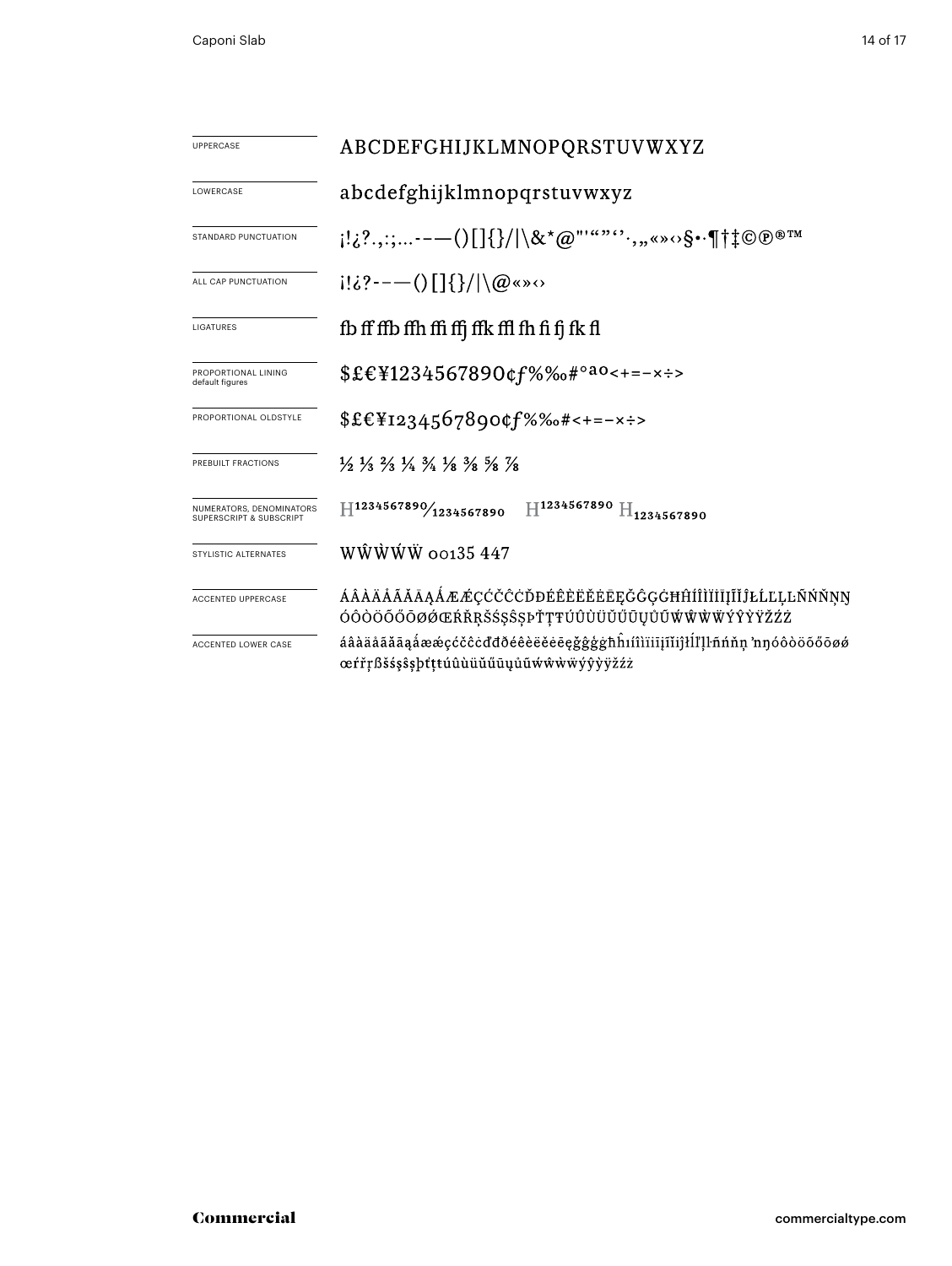| UPPERCASE                                           | <i>ABCDEFGHIJKLMNOPQRSTUVWXYZ</i>                                                                                                                                                                                                                                             |  |  |  |  |  |
|-----------------------------------------------------|-------------------------------------------------------------------------------------------------------------------------------------------------------------------------------------------------------------------------------------------------------------------------------|--|--|--|--|--|
| LOWERCASE                                           | abcdefghijklmnopqrstuvwxyz                                                                                                                                                                                                                                                    |  |  |  |  |  |
| STANDARD PUNCTUATION                                | $\{a_1, a_2, a_3, \ldots, a_{n-1}, a_n\}$ and $\{a_n, a_n\}$ and $\{a_n, a_n\}$ and $\{a_n, a_n\}$ and $\{a_n, a_n\}$ and $\{a_n, a_n\}$ and $\{a_n, a_n\}$ and $\{a_n, a_n\}$ and $\{a_n, a_n\}$ and $\{a_n, a_n\}$ and $\{a_n, a_n\}$ and $\{a_n, a_n\}$ and $\{a_n, a_n\}$ |  |  |  |  |  |
| ALL CAP PUNCTUATION                                 | $i!i$ ?---()[]{}/ \@«» $\circ$                                                                                                                                                                                                                                                |  |  |  |  |  |
| LIGATURES                                           | fb ff ffb ffh ffi ffi ffk ffl fh fi fj fk fl                                                                                                                                                                                                                                  |  |  |  |  |  |
| PROPORTIONAL LINING<br>default figures              | $$£EY1234567890$ ¢f%‰#° <sup>ao</sup> <+=-×÷>                                                                                                                                                                                                                                 |  |  |  |  |  |
| PROPORTIONAL OLDSTYLE                               | $$£E_{1234567890¢f\%%o#<+=-x}\cdot$                                                                                                                                                                                                                                           |  |  |  |  |  |
| PREBUILT FRACTIONS                                  | $\frac{1}{2}$ $\frac{1}{3}$ $\frac{2}{3}$ $\frac{1}{4}$ $\frac{3}{4}$ $\frac{1}{8}$ $\frac{3}{8}$ $\frac{5}{8}$ $\frac{7}{8}$                                                                                                                                                 |  |  |  |  |  |
| NUMERATORS, DENOMINATORS<br>SUPERSCRIPT & SUBSCRIPT | $H^{1234567890}/_{1234567890}$ $H^{1234567890}$ $H_{1234567890}$                                                                                                                                                                                                              |  |  |  |  |  |
| STYLISTIC ALTERNATES                                | $W\hat{W}\hat{W}\hat{W}$ gvwy 00135 447                                                                                                                                                                                                                                       |  |  |  |  |  |
| ACCENTED UPPERCASE                                  | ÁÂÀÄÅÃĂĀĄÅÆÆÇĆČĈÒĐÉÊÈËĔĔĔĘĞĜĢĠĦĤÍÎÌÏĪĮĨĬĴŁĹĽĻĿÑŃŇŅŊÓ<br>ÔÒÖÕŐŌØØŒŔŘŖŠŚŞŜŞÞŤŢŦÚÛÙÜŬŰŨŲŮŨŴŴŴŴÝŶŶŸŽŹŻ                                                                                                                                                                            |  |  |  |  |  |
| ACCENTED LOWER CASE                                 | áâàäåããāąåææçćčĉcďđðéêèëěeēęğĝģġħĥiíîìiiiįĭiĵłĺľlŀñńňņ nŋóôòöõőōøø<br>œŕřŗßšśşŝşþťṭŧúûùüŭűūųůũŵŵŵẅýŷỳÿžźż                                                                                                                                                                     |  |  |  |  |  |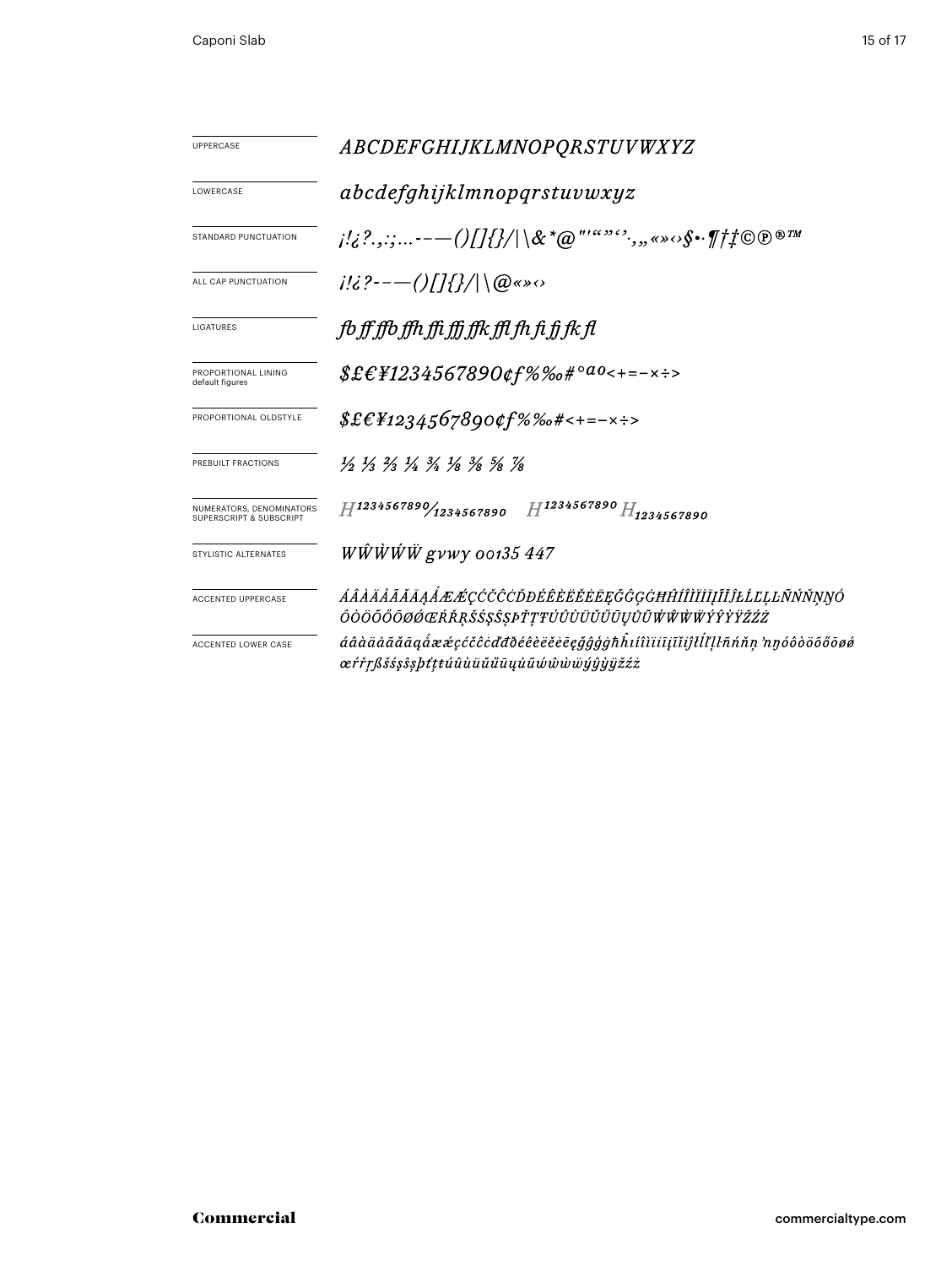| <b>OPENTYPE FEATURES</b><br><b>FAMILY WIDE</b>                  | <b>DEACTIVATED</b>                 |                                  | <b>ACTIVATED</b>                                     |                                   |
|-----------------------------------------------------------------|------------------------------------|----------------------------------|------------------------------------------------------|-----------------------------------|
| <b>ALL CAPS</b><br>opens up spacing, moves<br>punctuation up    | Quilts & $[Covers]$ for \$24.65    |                                  | QUILTS & [COVERS] FOR \$24.65                        |                                   |
| PROPORTIONAL LINING<br>default figures                          | Sale Price:<br>Originally:         | \$3,460 €1,895<br>\$7,031 £9,215 | Sale Price:<br>Originally:                           | \$3,460 €1,895<br>\$7,031 £9,215  |
| PROPORTIONAL OLDSTYLE                                           | Sale Price:<br>Originally:         | \$3,460 €1,895<br>\$7,031 £9,215 | Sale Price:<br>Originally:                           | $$3,460$ €1,895<br>\$7,031 £9,215 |
| <b>FRACTIONS</b><br>ignores numeric date format                 | 21/03/10 and 21/18 460/920         |                                  | $21/03/10$ and $2\frac{1}{18}$ $460/920$             |                                   |
| SUPERSCRIPT/SUPERIOR                                            | $x158 + y23 \times z18 - a4260$    |                                  | $X^{158} + Y^{23} \times Z^{18} - 3^{4260}$          |                                   |
| SUBSCRIPT/INFERIOR                                              | $x158 \div y23 \times z18 - a4260$ |                                  | $X_{158} \div V_{23} \times Z_{18} = \lambda_{4260}$ |                                   |
| DENOMINATOR<br>for making arbitrary fractions                   | 0123456789 0123456789              |                                  | 0123456789 0123456789                                |                                   |
| NUMERATOR<br>for making arbitrary fractions                     | 0123456789 0123456789              |                                  | 0123456789 0123456789                                |                                   |
| CONTEXTUAL ALTERNATES<br>R A and related                        | <b>CRAZY ARRANGEMENTS</b>          |                                  | <b>CRAZY ARRANGEMENTS</b>                            |                                   |
| <b>LANGUAGE FEATURE</b><br>Română (Romanian) s accent           | INSUȘI conștiința științifice      |                                  | INSUȘI conștiința științifice                        |                                   |
| <b>OPENTYPE FEATURES</b><br><b>ROMAN &amp; ITALIC</b>           | <b>DEACTIVATED</b>                 |                                  | <b>ACTIVATED</b>                                     |                                   |
| STYLISTIC SET 01<br>alternate W<br>(Regular, Regular No. 2, and |                                    | WOMEN WOWED HOLLYWOOD            | WOMEN WOWED HOLLYWOOD                                |                                   |

### Women Wowed Hollywood **Women Wowed Hollywood**

Since 1974. In 1930, nearly 5200 films

### **DEACTIVATED**

Over 47,000 albums from 1950–1973

No. 1305: The Wonderous 407 Wickes

### **DEACTIVATED**

*Over 45,700 albums from 1950–1973*

*Show1305: The 457 Waverly Daggers Show 1305: The 457 Waverly Daggers Several wishful solvency antivenins Groggy digging gains greener gourd*

### **OOD** Women Wowed Hollywood **Women Wowed Hollywood**

Since 1974. In 1930, nearly 5200 films

### **ACTIVATED**

Over 47,000 albums from 1950–1973

No. 1305: The Wonderous 407 Wickes

### **ACTIVATED**

*Over 45,700 albums from 1950–1973 Several wishful solvency antivenins Groggy digging gains greener gourd*

### **opentype FEATUREs** italic only

**opentype FEATUREs** roman only

STYLISTIC SET 03 alternate lining 4 7 historical oldstyle 0 3 5

STYLISTIC ALTERNATI<br>(Illustrator/Photoshop)

STYLISTIC SET 02 simplified lining 4 7 less historical oldstyle 0 1

Medium weights only; Bold shown for comparison)

STYLISTIC SET 03 alternate lining 4 5 7 historical oldstyle 0 3 5

STYLISTIC SET 04 alternate v w y

STYLISTIC SET 05 alternate g

STYLISTIC ALTERNATES (Illustrator/Photoshop)